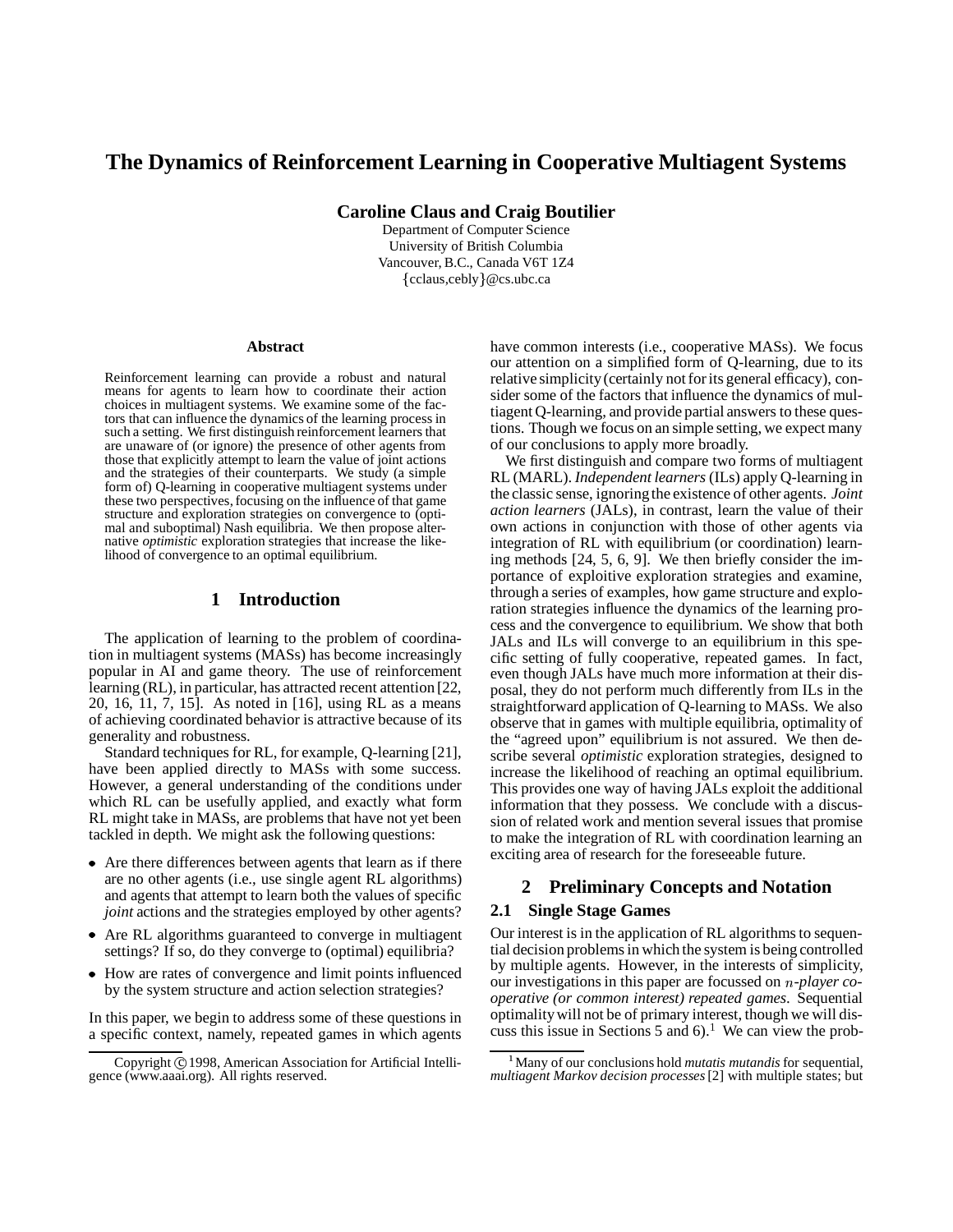lem at hand, then, as a *distributed bandit problem*.

More formally, we assume a collection  $\alpha$  of *n* (heterogeneous) agents, each agent  $i \in \alpha$  having available to it a finite set of *individual actions*  $A_i$ . Agents repeatedly play a *stage game* in which they each independently select an individual action to perform. The chosen actions at any point constitute a *joint action*, the set of which is denoted  $A = \times_{i \in \alpha} A_i$ . With each  $a \in \mathcal{A}$  is associated a distribution over possible rewards; though the rewards are stochastic, for simplicity, we often simply refer to the expected reward  $R(a)$ . The decision problem is *cooperative* since each agent's reward is drawn from the same distribution, reflecting the utility assessment of all agents. The agents wish to choose actions that maximize (expected) reward.

We adopt some standard game theoretic terminology [13]. A *randomized* strategy for agent i is a distribution  $\pi \in$  $\epsilon$  $\Delta(A_i)$  (where  $\Delta(A_i)$  is the set of distributions over the agent's action set  $A_i$ ). Intuitively,  $\pi(a^i)$  denotes the probability of agent *i* selecting the individual action  $a^i$ . A strategy  $\pi$  is *deterministic* if  $\pi(a^i) = 1$  for some  $a^i \in A_i$ . A *strategy profile* is a collection  $\Pi = {\pi_i : i \in \alpha}$  of strategies for each agent *i*. The expected value of acting according to a fixed profile can easily be determined. If each  $\pi_i \in \Pi$  is the set deterministic, we can think of  $\Pi$  as a joint action. A *reduced profile for agent* is a strategy profile for all agents but (denoted  $\Pi_{-i}$ ). Given a profile  $\Pi_{-i}$ , a strategy  $\pi_i$  is a *best re*sponse for agent *i* if the expected value of the strategy profile  $\Pi_{-i} \cup {\pi_i}$  is maximal for agent *i*; that is, agent *i* could not do better using any other strategy  $\pi_i'$ . Finally, we say that the strategy profile  $\Pi$  is a *Nash equilibrium* iff  $\Pi[i]$  (*i*'s component of  $\Pi$ ) is a best response to  $\Pi_{-i}$ , for every agent *i*. Note that in cooperative games, deterministic equilibria are easy to find. An equilibrium (or joint action) is *optimal* if no other has greater value.

As an example, consider the simple two-agent stage game:

$$
\begin{array}{c|cc}\n & a0 & a1 \\
\hline\nb0 & x & 0 \\
b1 & 0 & y\n\end{array}
$$

Agents  $A$  and  $B$  each have two actions at their disposal,  $a0, a1$  and  $b0, b1$ , respectively. If  $x > y > 0$ ,  $\langle a0, b0 \rangle$  and  $\langle a1, b1 \rangle$  are both equilibria, but only the first is optimal: we would expect the agents to play  $\langle a0, b0 \rangle$ .

#### **2.2 Learning in Coordination Games**

Action selection is more difficult if there are multiple optimal joint actions. If, for instance,  $x = y > 0$  in the example above, neither agent has a reason to prefer one or the other of its actions. If they choose them randomly, or in some way reflecting personal biases, then they risk choosing a suboptimal, or *uncoordinated* joint action. The general problem of *equilibrium selection* [13] can be addressed in several ways. For instance, communication between agents might be admitted [22] or one could impose conventions or rules that restrict behavior so as to ensure coordination [18]. Here we entertain the suggestion that coordinated action choice might be learned through repeated play of the game with the same agents [5, 6, 9, 11]. (Repeated play with a random selection of similar agents from a large population has also been the object of considerable study [17, 10, 24].)

One especially simple, yet often effective, learning model for achieving coordinationis *fictitiousplay* [3, 5]. Each agent i keeps a count  $C_{ai}^j$ , for each  $j \in \alpha$  and  $a^j \in A_j$ , of the number of times agent j has used action  $a<sup>j</sup>$  in the past. When the game is encountered,  $i$  treats the relative frequencies of each of  $j$ 's moves as indicative of  $j$ 's current (randomized) strategy. That is, for each agent  $j$ ,  $i$  assumes  $j$  plays action  $a^j \in A_j$  with probability  $Pr_{a^j}^i = C_{a^j}^j / (\sum_{b^j \in A_j} C_{b^j}^j)$ . This set of strategies forms a reduced profile  $\Pi_{-i}$ , for which agent  $i$  adopts a best response. After the play,  $i$  updates its counts appropriately, given the actions used by the other agents. We think of these counts as reflecting the beliefs an agent has regarding the play of the other agents (initial counts can also be weighted to reflect priors).

 This simple adaptive strategy will converge to an equilib that once the agents reach an equilibrium, they will remain rium in our simple cooperative games assuming that agents randomize when multiple best responses exist [12], and can be made to converge to an optimal equilibriumif appropriate mechanisms are adopted [1]; that is, the probability of coordinated equilibrium after  $k$  interactions can be made arbitrarily high by increasing  $k$  sufficiently. It is also not hard to see there—each best response reinforces the beliefs of the other agents that the coordinated equilibrium remains in force.

We note that most game theoretic models assume that each agent can observe the actions executed by its counterparts with certainty. As pointed out and addressed in [1, 7], this assumption is often unrealistic. A more general model allows each agent to obtain an *observation* which is related stochastically to the actual joint action selected, where  $Pr_a(o)$  denotes the probability of observation  $\sigma$  being obtained by all agents when joint action  $a$  is performed. We will not investigate this model further, but mention it here since it subsumes the two special cases we describe below.

#### **2.3 Reinforcement Learning**

Action selection is more difficult still if agents are unaware of the rewards associated with various joint actions. In such a case, *reinforcement learning* can be used by the agents to estimate, based on past experience, the expected reward associated with individual or joint actions. We refer to [8] for a survey of RL techniques.

A simple, well-understood algorithm for single agent learning is *Q-learning* [21]. The formulation of Q-learning for general sequential decision processes is more sophisticated than we need here. In our stateless setting, we assume a  $Q$ -value,  $Q(a)$ , that provides an estimate of the value of performing (individual or joint) action  $a$ . An agent updates its estimate  $Q(a)$  based on sample  $\langle a, r \rangle$  as follows:

$$
Q(a) \leftarrow Q(a) + \lambda (r - Q(a)) \tag{1}
$$

The sample  $\langle a, r \rangle$  is the "experience" obtained by the agent: action *a* was performed resulting in reward r. Here  $\lambda$  is the learning rate  $(0 \le \lambda \le 1)$ , governing to what extent the new sample replaces the current estimate. If  $\lambda$  is decreased "slowly" during learning and all actions are sampled infinitely, Q-learning will converge to true Q-values for all actions in the single agent setting  $[21].<sup>2</sup>$ 

we will see that interesting issues emerge.

 $^2$ Generally,  $Q(a, s)$  is taken to denote the long-term value of per-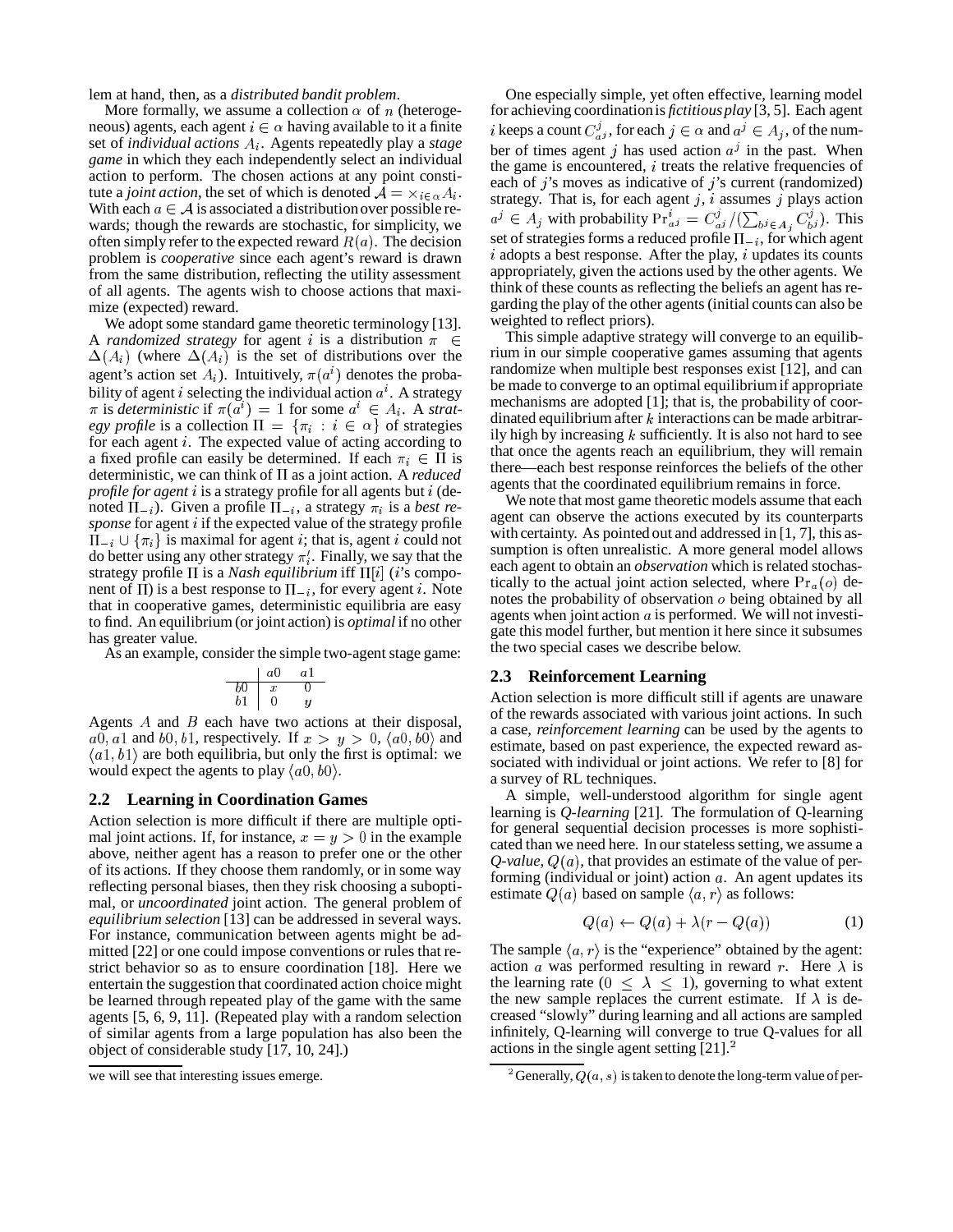Convergence of Q-learning does not depend on the *exploration strategy* used. An agent can try its actions at any time—there is no requirement to perform actions that are currently estimated to be best. Of course, if we hope to enhance overall performance during learning, it makes sense (at least intuitively) to bias selection toward better actions. We can distinguish two forms of exploration. In *nonexploitive exploration*, an agent randomly chooses its actions with uniform probability. There is no attempt to use what was learned to improve performance—the aim is simply to learn Q-values. In *exploitive exploration* an agent chooses its best estimated action with probability  $p_x$ , and chooses some other action with probability  $1 - p_x$ . Often the exploitation probability  $p_x$  is increased slowly over time. We call a nonoptimal action choice an *exploration step* and  $1 - p_x$  the exploration probability. Nonoptimal action selection can be uniform during exploration, or can be biased by the magnitudes of Q-values. A popular biased strategy is *Boltzmann exploration*: action is chosen with probability

$$
\frac{e^{Q(a)/T}}{\sum_{a'} e^{Q(a')/T}}
$$
 (2)

The temperature parameter  $T$  can be decreased over time so that the exploitation probability increases (and can be done in such a way that convergence is assured [19]).

The existence of multiple agents, each simultaneously learning, is a potential impediment to the successful employment of Q-learning (or RL generally) in multiagent settings. When agent  $i$  is learning the value of its actions in the presence of other agents, it is learning in a nonstationary environment. Thus, the convergence of Q-values is not guaranteed. Naive application of Q-learning to MASs can be successful if we can ensure that each agent's strategy will eventually "settle." This is one of the questions we explore below. Application of Q-learning and other RL methods have met with some success in the past [22, 16, 17, 15].

There are two distinct ways in which Q-learning could be applied to a multiagent system. We say a MARL algorithm is an *independent learner* (IL) algorithm if the agents learn Q-values for their individual actions based on Equation (1). In other words, they perform their actions, obtain a reward and update their Q-values without regard to the actions performed by other agents. Experiences for agent  $i$  take the form  $\langle a^i, r \rangle$  where  $a^i$  is the action performed by i and r is a reward. If an agent is unaware of the existence of other agents, cannot identify their actions, or has no reason to believe that other agents are acting strategically, then this is an appropriate method of learning. Of course, even if these conditions do not hold, an agent may choose to ignore informationabout the other agents' actions.

A *joint action learner* (JAL) is an agent that learns Qvalues for joint actions as opposed to individual actions. The experiences for such an agent are of the form  $\langle a, r \rangle$  where a is a joint action. This implies that each agent can observe the actions of other agents. The contrast between ILs and JALs can be illustrated in our example above: if  $A$  is an IL, then it will learn O-values for actions  $a\theta$  and  $a\theta$ ; if A is a JAL, it will learn O-values for all four joint actions,  $\langle a0, b0 \rangle$ , etc.

For JALs, exploration strategies require some care. In the example above, if  $A$  currently has Q-values for all four joint actions, the expected value of performing  $a\theta$  or  $a\theta$  depends crucially on the strategy adopted by  $B$ . To determine the relative values of their *individual* actions, each agent in a JAL algorithmmaintains beliefs about the strategies of other agents. Here we will use empirical distributions, possibly with initial weights as in fictitious play. Agent  $A$ , for instance, assumes that each other agent  $B$  will choose actions in accordance with  $A$ 's current beliefs about  $B$  (i.e.,  $A$ 's empirical distribution over  $B$ 's action choices). In general, agent *i* assesses the expected value of its individual action  $a^i$  to be

$$
EV(a^i) = \sum_{a^{-i} \in A_{-i}} Q(a^{-i} \cup \{a^i\}) \prod_{j \neq i} \{Pr_{a^{-i}[j]}^i\}
$$

Agent  $i$  can use these values just as it would Q-values in implementing an exploration strategy.<sup>3</sup>

We note that both JALs and ILs can be viewed as special cases of the partially observable model mentioned above, by allowing experiences of the form  $\langle a^i, o, r \rangle$  where  $a^i$  is the action performed by  $i$ , and  $o$  is its (joint action) observation. A preliminary version of this paper [4] studies the methods below within this model.

## **3 Comparing Independent and Joint-Action Learners**

We first compare the relative performance of independent and joint-action learners on a simple coordination game of the form described above:

$$
\begin{array}{c|cc}\n & a0 & a1 \\
\hline\nb0 & 10 & 0 \\
b1 & 0 & 10\n\end{array}
$$

The first thing to note is that ILs using nonexploitive exploration will not deem either of their choices (on average) to be better than the other. For instance,  $A$ 's Q-values for both action  $a_0$  and  $a_1$  will converge to 5, since whenever, say,  $a_0$ is executed, there is a  $0.5$  probability of  $b0$  and  $b1$  being executed. Of course, at any point, due to the stochastic nature of the strategies and the decay in learning rate, we would expect that the learned Q-values will not be identical; thus the agents, once they converge, might each have a reason to prefer one action to the other. Unfortunately, these biases need not be coordinated.

Rather than pursuing this direction, we consider the case where both the ILs and JALs use Boltzmann exploration (other exploitive strategies could be used). Exploitation of the known values allows the agents to "coordinate" in their choices for the same reasons that equilibrium learning methods work when agents know the reward structure. Figure 1 shows the probability of two ILs and JALs selecting an op-

forming action  $a$  in state  $s$ , and incorporates consideration of the values of possible states  $s'$  to which action  $a$  leads. This learning method is, in fact, a basic stochastic approximation technique [14]. We use (perhaps, misuse) the  $Q$  notation and terminology to emphasize the connection with action selection.

<sup>&</sup>lt;sup>3</sup>The expression for  $EV(a^i)$  makes the justifiable assumption that the other agents are selecting their actions independently. Less reasonable is the assumption that these choices are uncorrelated, or even correlated with i's choices. Such correlations can often emerge due to the dynamics of belief updating without agents being aware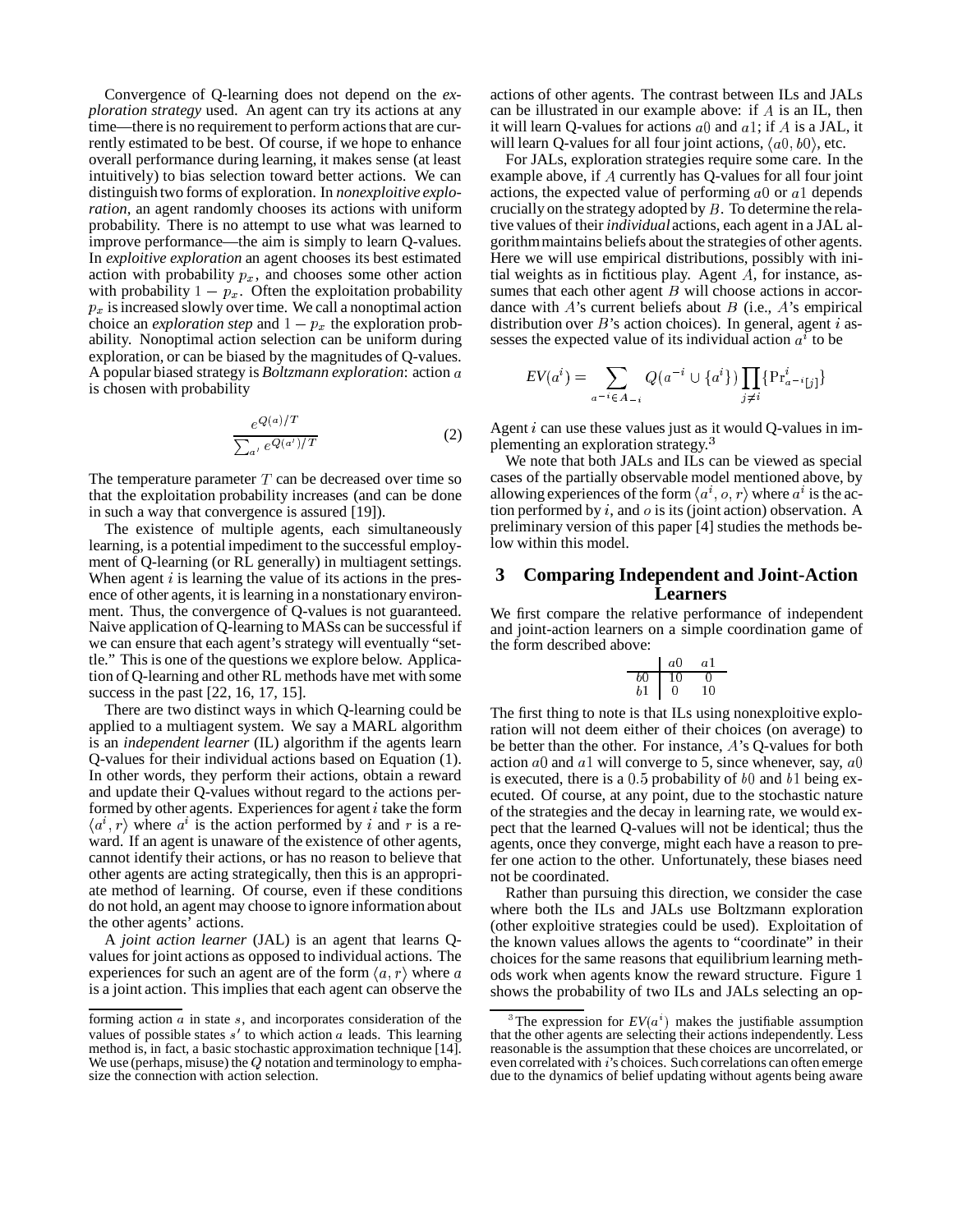

Figure 1: Convergence of coordination for ILs and JALs (averaged over 100 trials).

timal joint action as a function of the number of interactions they have. The temperature parameter is  $T = 16$  initially and decayed by a factor of  $0.9<sup>t</sup>$  at the  $t + 1$ st interaction. We see that ILs coordinate quite quickly. There is no preference for either equilibrium point: each of the two equilibria was attained in about half of the trials. We do not show convergence of Q-values, but note that the Q-values for the actions of the equilibria attained (e.g.,  $\langle a0, b0 \rangle$ ) tended to 10 while the other actions tended to 0. Probability of optimal action selection does not increase smoothly within individual trials; the averaged probabilities reflect the likelihood of having reached an equilibrium by time  $t$ , as well as exploration probabilities. We also point out that much faster convergence can be had for different parameter settings (e.g., decaying temperature  $T$  more rapidly). We defer general remarks on convergence to Section 4.

The figure also shows convergence for JALs under the same circumstances. JALs do perform somewhat better after a fixed number of interactions, as shown in the graph. While the JALs have more information at their disposal, convergence is not enhanced dramatically. In retrospect, this should not be too surprising. While JALs are able to distinguish Qvalues of different joint actions, their ability to use this information is circumscribed by the action selection mechanism. An agent maintains beliefs about the strategy being played by the other agents and "exploits" actions according to expected value based on these beliefs. In other words, the value of individual actions "plugged in" to the exploration strategy is more or less the same as the Q-values learned by ILs—the only distinction is that JALs *compute* them using explicit belief distributions and joint Q-values instead of updating them directly. Thus, even though the agents may be fairly sure of the relative Q-values of joint actions, Boltzmann exploration does not let them exploit this.<sup>4</sup>



Figure 2: Likelihood of convergence to opt. equilibriumas a function of penalty  $k$  (averaged over 100 trials).

### **4 Convergence and Game Structure**

In the simple game considered above, it isn't difficult to see that both independent Q-learners and joint action Q-learners will converge on equilibria, as long as an exploitive exploration strategy with decreasing exploration is used. However, convergence is not always so smooth as illustrated in Figure 1. We know consider the ways in which the game structure can influence the dynamics of the learning process.

Consider the following class of games, with a variable (expected) *penalty*  $k \leq 0$ .

|                                              | a0              | -a1 | а2 |
|----------------------------------------------|-----------------|-----|----|
|                                              | $\overline{10}$ |     |    |
|                                              |                 |     | Ω  |
| $\begin{bmatrix} b0 \ b1 \ b2 \end{bmatrix}$ | $\kappa$        | Ω   | 10 |

This game (for any penalty) has three deterministic equilibria, of which two ( $\langle a0, b0 \rangle$ ,  $\langle a2, b2 \rangle$ ) are preferred. If, say,  $k = -100$ , during initial exploration agent A will find its first and third actions to be unattractive because of  $B$ 's random exploration. If  $\vec{A}$  is an IL, the average rewards (and hence Qvalues) for  $a0$ ,  $a2$  will be quite low; and if A is a JAL, its beliefs about  $B$ 's strategy will afford these actions low expected value. Similar remarks apply to  $B$ , and the self-confirming nature of equilibria virtually assure convergence to  $\langle a1, b1 \rangle$ . However, the closer  $k$  is to 0, the lower the likelihood the agents will find their first and third actions unattractive the stochastic nature of exploration means that, occasionally, these actions will have high estimated utility and convergence to one of the optimal equilibria will occur. Figure 2 shows how the probability of convergence to one of the optimal equilibria is influenced by the magnitude of the "penalty" k. Not surprisingly, different equilibria can be attained with different likelihoods.<sup>5</sup>

Thus far, our examples show agents proceeding on a direct route to equilibria (albeit at various rates, and with destinations "chosen" stochastically). Unfortunately, convergence is not so straightforward in general. Consider the following *climbing* game:

of this correlation, especially if frequencies of particular joint actions are ignored.

<sup>&</sup>lt;sup>4</sup>The key reason for the difference in ILs and JALs is the larger difference in Q-values for JALs, which bias Boltzmann exploration slightly more toward the estimated optimal action. Note that other exploitive strategies alleviate this problem to a certain degree.

 $5$ These results are shown for JALs; but the general pattern holds true for ILs as well.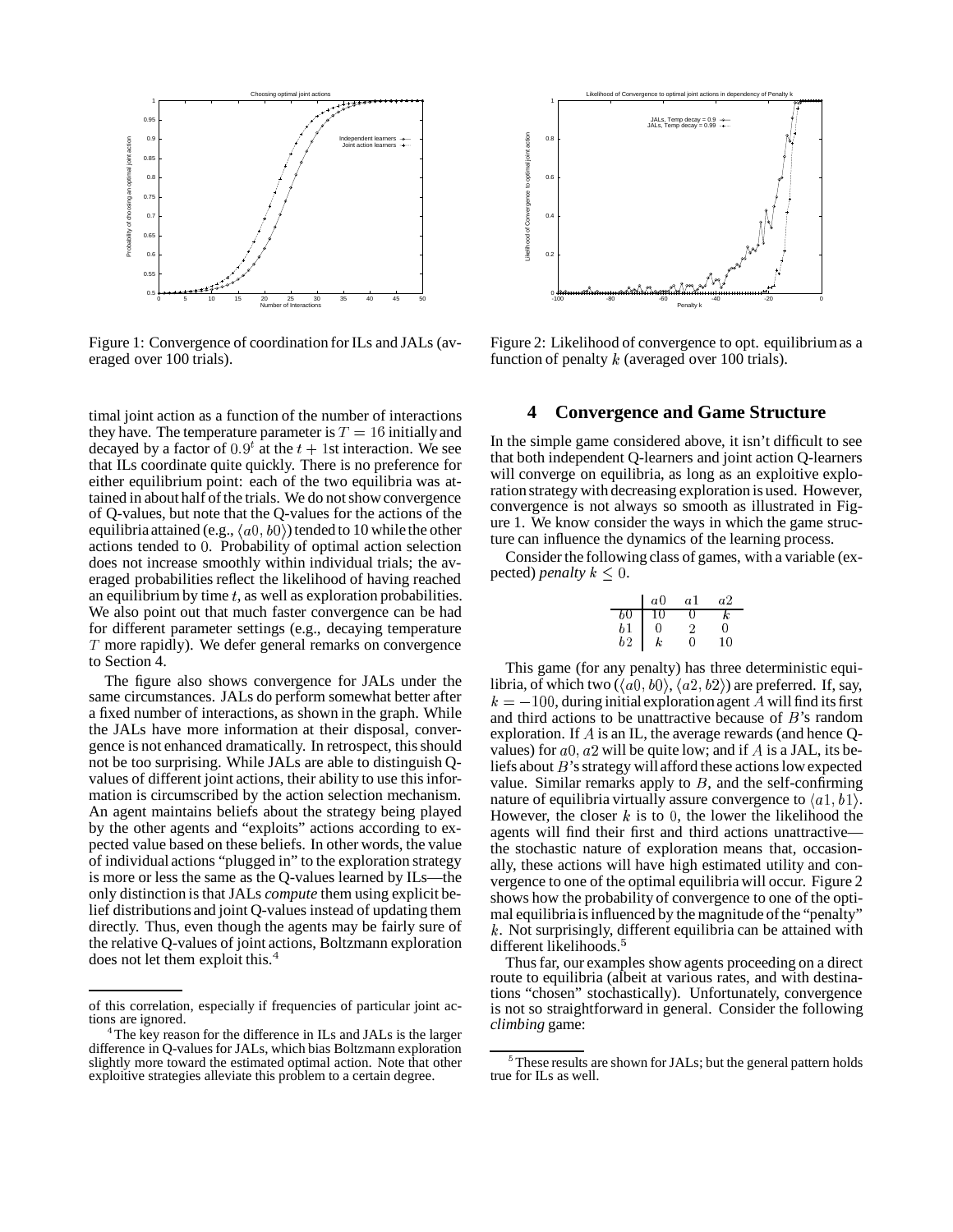

Figure 3:  $A$ 's strategy in climbing game



Figure 4:  $B$ 's strategy in climbing game

$$
\begin{array}{c|cccc}\n & a0 & a1 & a2 \\
b0 & 11 & -30 & 0 \\
b1 & -30 & 7 & 6 \\
b2 & 0 & 0 & 5\n\end{array}
$$

Initially, the two learners are almost certainly going to begin to play the nonequilibrium strategy profile  $\langle a\overline{2}, b\overline{2} \rangle$ . This is seen clearly in Figures 3, 4 and 5.<sup>6</sup> However, once they "settle" at this point, as long as exploration continues, agent  $B$ will soon find  $b1$  to be more attractive—so long as  $A$  continues to primarily choose  $a2$ . Once the nonequilibrium point  $\langle a2, b1 \rangle$  is attained, agent A tracks B's move and begins to perform action  $a$ 1. Once this equilibrium is reached, the agents remain there.

This phenomenon will obtain in general, allowing one to conclude that the multiagent Q-learning schemes we have proposed will converge to equilibria almost surely. The conditions that are required in both cases are:

- The learning rate  $\lambda$  decreases over time such that  $\sum_{\lambda=0}^{i} \lambda = \infty$  and  $\sum_{\lambda=0}^{i} \lambda^2 < \infty$ .
- Each agent samples each of its actions infinitely often.



Figure 5: Joint actions in climbing game

- The probability  $P_t^i(a)$  of agent *i* choosing action *a* is nonzero.
- Each agent's exploration strategy is exploitive. That is,  $\lim_{t\to\infty} P_t^i(X_t) = 0$ , where  $X_t$  is a random variable de noting the event that some nonoptimal action was taken based on  $i$ 's estimated values at time  $t$ .

The first two conditions are required of Q-learning, and the third, if implemented appropriately (e.g., with appropriately decayed temperature), will ensure the second. Furthermore, it ensures that agents cannot adopt deterministic exploration strategies and become strictly correlated. Finally, the last condition ensures that agents exploit their knowledge. In the context of ficticious play and its variants, this exploration strategy would be *asymptotically myopic* [5]. This is necessary to ensure that an equilibrium will be reached. Under these conditions we have:

**Theorem 1** Let  $E_t$  be a random variable denoting the prob *ability of a (deterministic) equilibrium strategy profile being played at time t. Then for both ILs and JALs*, *for any*  $\delta, \epsilon > 0$ , *there is an*  $T(\delta, \varepsilon)$  *such that* 

$$
\Pr(|E_t - 1| < \varepsilon) > 1 - \delta
$$

*for all*  $t > T(\delta, \varepsilon)$ *.* 

Intuitively (and somewhat informally), the dynamics of the learning process behaves as follows. If the agents are in equilibrium, there is a nonzero probability of moving out of equilibrium; but this generally requires a (rather dense) series of exploratory moves by one or more agents. The probability of this occurring decreases over time, making the likelihood of leaving an equilibrium just obtained vanish over time (both for JALs and ILs). If at some point the agents' estimated Q-values are such that a nonequilibrium is most likely, the likelihood of this state of affairs remaining also vanishes over time. As an example, consider the climbing game above. Once agents begin to play  $\langle a2, b2 \rangle$  regularly, agent  $B$  is still required to explore. After a sufficient sampling of action  $b1$ —without agent  $\Lambda$  simultaneously exploring and moving away from  $a2-b1$  will look more attractive than  $b2$  and this best reply will be adopted. Decreasing exploration ensures that the odds of simultaneous exploration de-

 ${}^{6}$ Parameter settings for these figures: initial temperature 10000 is decayed at rate  $0.995<sup>t</sup>$ .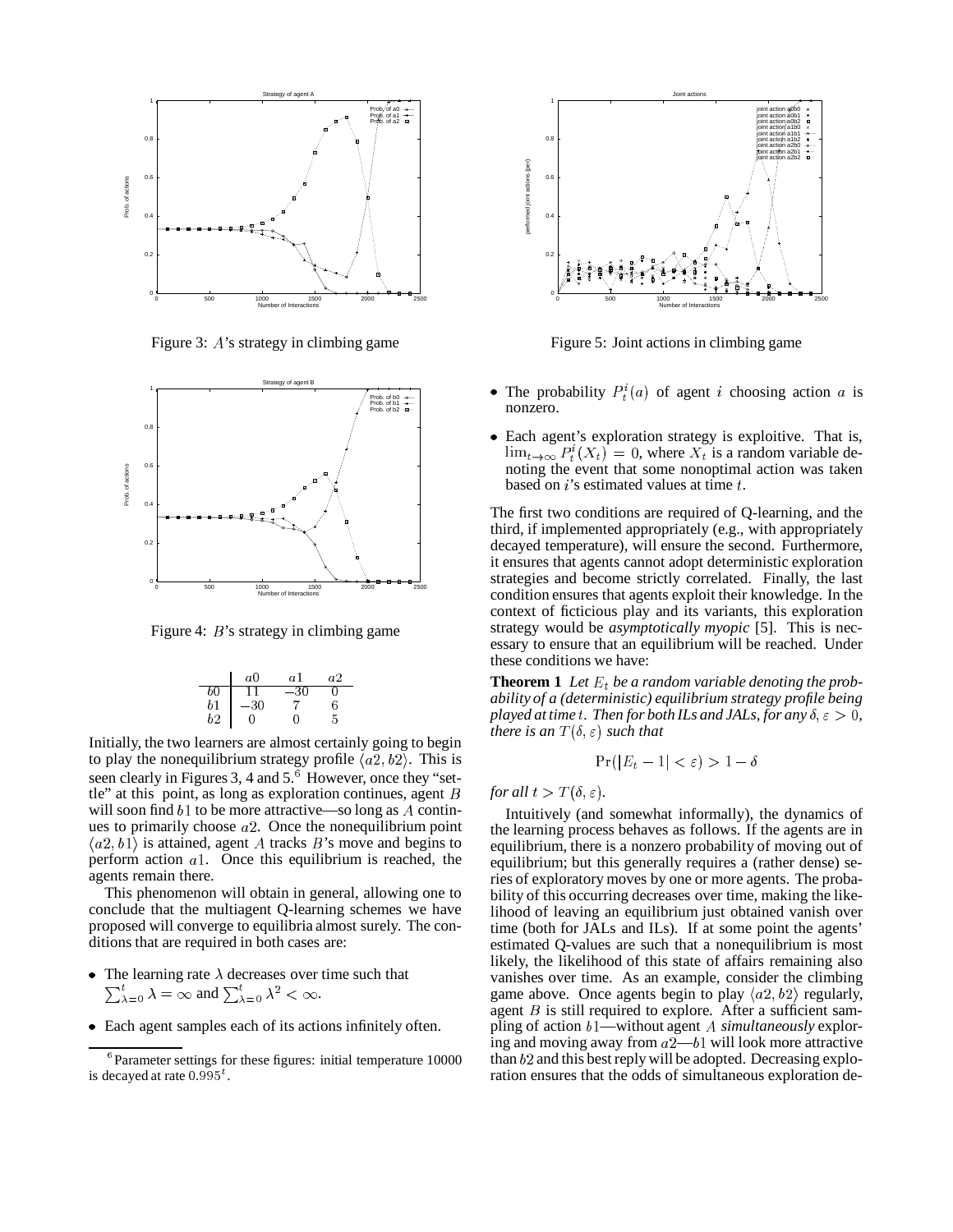crease fast enough to assure that this happens with high probability. Similar reasoning shows that a best reply path will eventually be followed to a point of equilibrium.

This theoretical guarantee of convergence may be of limited practical value for sufficiently complicated games. The key difficulty is that convergence relies on the use of decaying exploration: this is necessary to "approximate" the best-response condition of fictitious play. This gradual decay, however, makes the time required to shift from the current entrenched strategy profile to a better profile rather long. If the agents initiallysettle on a profile that is a large distance (in terms of a best reply path) from an equilibrium, each shift required can take longer to occur because of the decay in exploration. Furthermore, as pointed out above, the probability of concurrent explorationmay have to be sufficiently small to ensure that the expected value of a shift along the best reply path is greater than no shift, which can introduce further delays in the process. The longer these delays are, the lower the learning rate  $\lambda$  becomes, requiring more experience to overcome the initially biased estimated Q-values.

Finally, the key drawback for JALs (which know the joint Q-values) is the fact that beliefs based on a lot of experience require a considerable amount of contrary experience to be overcome. For example, once  $B$  has made the shift from  $b2$ to  $b1$  above, a significant amount of time is needed for  $A$ to switch from  $a2$  to  $a1$ : it has to observe B performing  $b1$ enough to overcome the rather large degree of belief it had that  $B$  would continue doing  $b2$ . Although we don't report on this here, our initial experiments using *windows* or finite histories upon which to base beliefs has shown considerable practical value.

## **5 Biasing Exploration Strategies for Optimality**

One thing we notice about the MARL strategies described above is that they do not ensure convergence to an optimal equilibrium. Little can be done about this is the case of ILs.<sup>8</sup> However, JALs have considerably more information at there disposal in the form of joint Q-values. For example, in the penalty game, agents A and B might converge to the suboptimal equilibrium  $\langle a1, b1 \rangle$ ; but both agents have learned the game structure and realize their coordinated strategy profile is suboptimal. Once attained, the usual exploration strategies permit escape from this equilibrium only with small, diminishing probability.

Intuitively, we can imagine both agents trying to break out of this equilibrium in an attempt to reach a more desirable point (say,  $\langle a2, b2 \rangle$ ). For instance, agent *B* might sample b2 a number of times in order to induce  $A$  to switch its strategy to  $a2$ . In fact, this can be worthwhile if the "penalties" received in the attempt are compensated for by the long run sequence of high rewards obtained once the optimal equilibrium is achieved. Note that this type of action selection runs counter to the requirement that a best response be cho-



Figure 6: Sliding avg. reward in the penalty game

sen except for "random" exploration. This type of switch requires that agents intentionally choose (immediately) suboptimal actions.

Ultimately, the decision to attain a long run optimal equilibrium at the expense of a finite sequence of penalties can be cast as a sequential decision problem. For instance, if future rewards are highly discounted, agents may not risk deviating from a suboptimal equilibrium. However, such a decision problem (especially when we move to more complex settings) can be intractable. Instead, we consider augmented exploration strategies that will encourage long run optimality. What we propose below are *myopic heuristics*, based only on the current state, that tend to induce long run optimal behavior. Three such heuristics are:

- **Optimistic Boltzmann (OB):** For agent i, action  $a_i \in A_i$ , let  $MaxQ(a_i) = \max_{\Pi_{-i}} Q(\Pi_{-i}, a_i)$ . Choose actions with Boltzmann exploration (another exploitive strategy would suffice) using  $MaxQ(a_i)$  as the value of  $a_i$ .
- **Weighted OB** (WOB): Explore using Boltzmann using factors  $MaxQ(a_i)$  ·  $Pr_i$  (optimal match  $\Pi_{-i}$  for  $a_i$ ).
- **Combined:** Let  $C(a_i) = \rho$   $MaxQ(a_i) + (1 \rho)EV(a_i)$ , for some  $0 \leq \rho \leq 1$ . Choose actions using Boltzmann exploration with  $\overline{C}(a_i)$  as value of  $a_i$ .

OB is optimistic in the sense that an agent assesses each of its actions as though the agents around it will act in order to "match" its choice of an action. WOB is a more realistic version of OB: the assessment of an action is tempered by the likelihood that a matching will be made (according to its current beliefs). Finally the combined strategy is more flexible: it uses a normal exploration strategy but introduces the *MaxQ* factor to bias exploration toward actions that have "potential." The coefficient  $\rho$  allows one to tune this bias. The experiment below uses  $\rho = 0.5$ .

We have performed some preliminary experimentation with these heuristics. Figure 6 illustrates the results of these three heuristics, as well as normal Boltzmann (NB) exploration, for the penalty game  $(k = -10)$ . It shows (sliding) average reward obtained over the last ten interactionsfor each strategy. Thus it shows not only the convergence behavior, but the penalties incurred in attempting to reach an

<sup>&</sup>lt;sup>7</sup> Fictitious play based on histories of an appropriately chosen length is shown to converge in [24].

<sup>&</sup>lt;sup>8</sup> One could imagine that an IL might bias its action selection toward those whose Q-values have high variance, or adhere to a multimodal distribution, perhaps indicative of another agent acting simultaneously; but this seems to run contrary to the "spirit" of  $\overline{L}$ s.